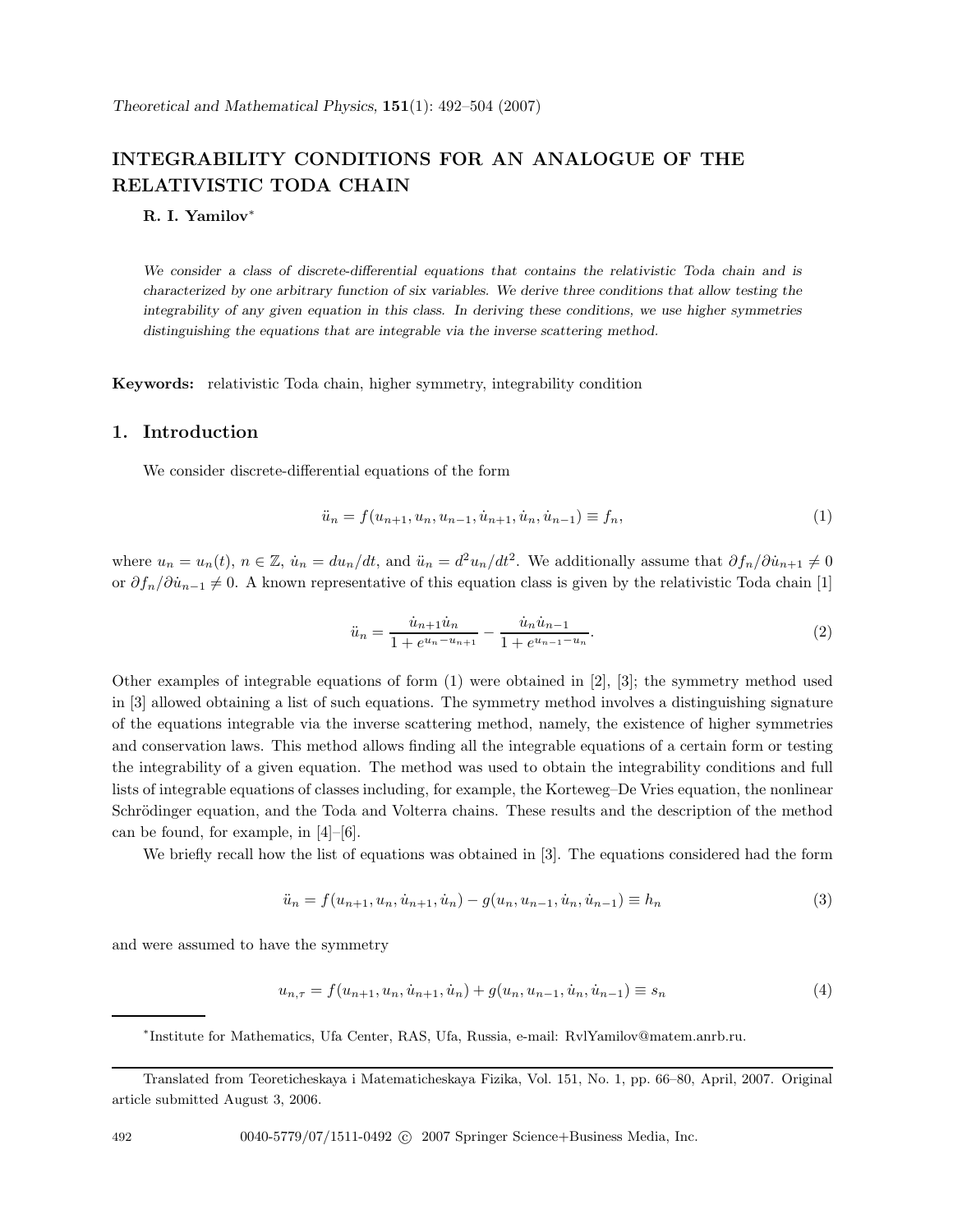(where the subscript  $\tau$  denotes the derivative with respect to  $\tau$ ); in other words, Eqs. (3) and (4) were assumed to be compatible. The compatibility means that these equations have common solutions  $u_n(t, \tau)$ . For such solutions, the relation  $\partial^3 u_n/\partial t^2 \partial \tau = \partial^3 u_n/\partial \tau \partial t^2$  holds, which can be written as

$$
D_t^2 s_n = D_\tau h_n,
$$
\n
$$
D_t = \sum_i \dot{u}_{n+i} \frac{\partial}{\partial u_{n+i}} + \sum_i h_{n+i} \frac{\partial}{\partial \dot{u}_{n+i}}, \qquad D_\tau = \sum_i s_{n+i} \frac{\partial}{\partial u_{n+i}} + \sum_i D_t(s_{n+i}) \frac{\partial}{\partial \dot{u}_{n+i}}.
$$
\n
$$
(5)
$$

The compatibility condition for Eqs. (3) and (4) thus leads to Eq. (5) for the functions f and g; just this equation was used in [3] to seek integrable equations of form (3). This approach allows finding new integrable examples but does not give natural conditions for testing the integrability of a given equation. The underlying reason is that the form of the symmetry is rigidly fixed here. But integrable equations have infinitely many higher symmetries, and choosing another form of the symmetry may lead to different results in general.

In this work, we follow a more general scheme of the symmetry method, which was used in [7] to investigate the class of equations of the form

$$
\dot{u}_n = a(u_{n+1}, u_n, u_{n-1}) \equiv a_n,\tag{6}
$$

containing the Volterra equation, and the Toda chain class,

$$
\ddot{u}_n = b(u_{n+1}, u_n, u_{n-1}, \dot{u}_n) \equiv b_n.
$$
\n(7)

In accordance with this scheme, we use the assumption that the equation has one or two higher symmetries (or conservation laws) of a sufficiently high order. The form and the order of the symmetry are not fixed. Under this assumption, we derive several conditions for the right-hand side of the equation, i.e., for the functions  $a_n$  and  $b_n$ . These conditions are independent of the form and order of the symmetry and are easily tested for any given equation.

We give an example of the simplest integrability condition and the corresponding statement for the equation of form (6). If Eq. (6) with  $\partial a_n/\partial u_{n+1} \neq 0$  has a higher symmetry of order  $m \geq 2$ , then there exists a function  $q_n = q(u_{n+1}, u_n, u_{n-1}, u_{n-2})$  satisfying the relation

$$
D_t \log \frac{\partial a_n}{\partial u_{n+1}} = q_{n+1} - q_n,\tag{8}
$$

where  $D_t = \sum_i a_{n+i} \partial/\partial u_{n+i}$ . What such a higher symmetry and its order are and how condition (8) can be tested for any given function  $a_n$  is discussed below in the example of equations of form (1).

Our aim in this work is to derive three integrability conditions, similar to relation (8), for chains of form (1). We follow the symmetry method scheme developed for equation classes (6) and (7) in [7] and detailed in [8], [9]. In deriving these conditions, we encounter an essentially new theoretical obstacle, which is overcome using a lemma formulated in Sec. 3.

## **2. Preliminaries**

We first recall some facts from the general theory of the symmetry method following [8] and [9]; these facts are needed for formulating the results in this paper. It is convenient to introduce the function  $v_n = \dot{u}_n$ and pass from Eq. (1) to the equivalent system of equations

$$
\dot{u}_n = v_n, \qquad \dot{v}_n = f_n = f(u_{n+1}, u_n, u_{n-1}, v_{n+1}, v_n, v_{n-1}). \tag{9}
$$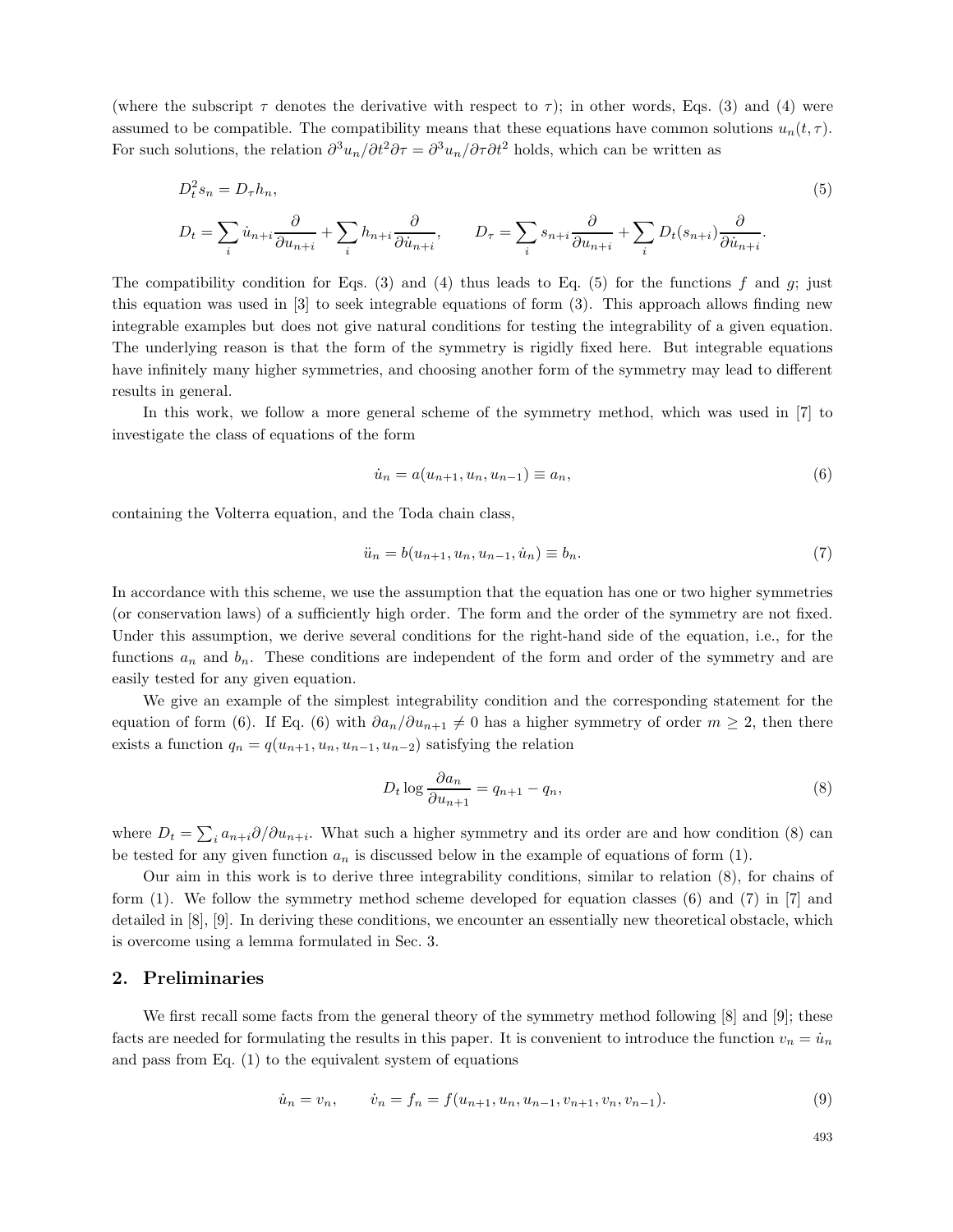The vector form of the system is

$$
\dot{U}_n = F_n = F(U_{n+1}, U_n, U_{n-1}), \qquad U_n = \begin{pmatrix} u_n \\ v_n \end{pmatrix}, \qquad F_n = \begin{pmatrix} v_n \\ f_n \end{pmatrix}.
$$
 (10)

In the vector form, higher symmetries of system (9) are written as

$$
U_{n,\tau} = G_n = G(U_{n+m}, U_{n+m-1}, \dots, U_{n+m'}), \qquad G_n = \begin{pmatrix} \varphi_n \\ \psi_n \end{pmatrix}, \tag{11}
$$

where  $m > m'$ .

Symmetry (11) is an equation compatible with (10), and these equations therefore have a common solution  $U_n(t, \tau)$ . The equality  $\partial^2 U_n/\partial t \partial \tau = \partial^2 U_n/\partial \tau \partial t$  is written for such solutions as  $D_t G_n = D_\tau F_n$ , where  $D_t$  and  $D_{\tau}$  are the differentiation operators in accordance with (10) and (11). The obtained relation can be represented as

$$
\sum_{i=m'}^{m} \frac{\partial G_n}{\partial U_{n+i}} F_{n+i} = \sum_{i=-1}^{1} \frac{\partial F_n}{\partial U_{n+i}} G_{n+i},\tag{12}
$$

where  $\partial G_n/\partial U_{n+i}$  are matrices of the form

$$
\frac{\partial G_n}{\partial U_{n+i}} = \begin{pmatrix} \frac{\partial \varphi_n}{\partial u_{n+i}} & \frac{\partial \varphi_n}{\partial v_{n+i}} \\ \frac{\partial \psi_n}{\partial u_{n+i}} & \frac{\partial \psi_n}{\partial v_{n+i}} \end{pmatrix}
$$

and the matrices  $\partial F_n/\partial U_{n+i}$  are defined similarly. The functions  $u_{n+i}$  and  $v_{n+i}$  are considered independent variables in (12), and relation (12), which is the compatibility condition for Eqs. (10) and (11), therefore imposes strong constraints on the vector functions  $F_n$  and  $G_n$ .

In what follows, we say that the higher symmetry of Eq. (10) (or system (9)) is an equation of form (11) with  $m > m'$  whose right-hand side  $G_n$  satisfies compatibility condition (12). The number m is called the order of the symmetry, which is nondegenerate if  $\det(\partial G_n/\partial U_{n+m}) \neq 0$ . Using higher symmetries allows constructing approximate solutions  $L_n$  of the equation

$$
\dot{L}_n = [F_n^*, L_n],\tag{13}
$$

which plays an important role in what follows. We now pass to a detailed discussion of this equation.

We define Fréchet derivatives of the vector functions  $F_n$  and  $G_n$  as

$$
F_n^* = \sum_{i=-1}^1 \frac{\partial F_n}{\partial U_{n+i}} T^i, \qquad G_n^* = \sum_{i=m'}^m \frac{\partial G_n}{\partial U_{n+i}} T^i,
$$

where  $T^i$  are the powers of the shift operator  $T: n \to n+1$ , for example,

$$
T^{i}F_{n} = F_{n+i} = F(U_{n+i+1}, U_{n+i}, U_{n+i-1}).
$$

With the notation

$$
f_n^{(i)} = \frac{\partial f_n}{\partial u_{n+i}}, \qquad g_n^{(i)} = \frac{\partial f_n}{\partial v_{n+i}} \tag{14}
$$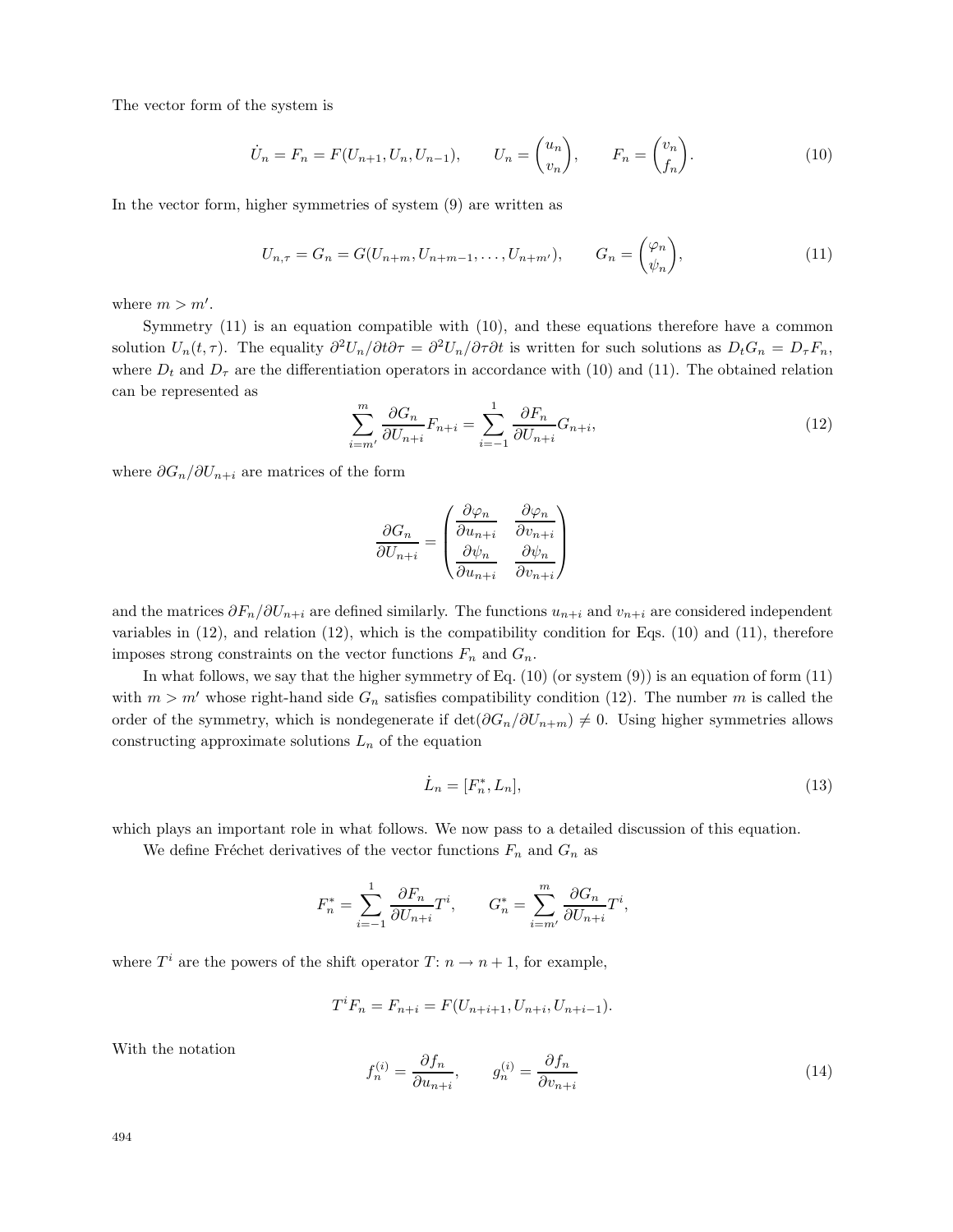for the derivative of  $f_n$  in system (9), we obtain a more detailed formula,

$$
F_n^* = \begin{pmatrix} 0 & 0 \\ f_n^{(1)} & g_n^{(1)} \end{pmatrix} T + \begin{pmatrix} 0 & 1 \\ f_n^{(0)} & g_n^{(0)} \end{pmatrix} + \begin{pmatrix} 0 & 0 \\ f_n^{(-1)} & g_n^{(-1)} \end{pmatrix} T^{-1}.
$$
 (15)

Solutions of Eq. (13) are formal series of the form

$$
L_n = \sum_{i=-\infty}^{k} l_n^{(i)} T^i \tag{16}
$$

with their coefficients  $l_n^{(i)}$  being  $2\times 2$  matrices. The series are multiplied in accordance with the rule  $(l_nT^i)(\hat{l}_nT^j) = l_n\hat{l}_{n+i}T^{i+j}$ , and  $[F_n^*,L_n] = F_n^*L_n - L_nF_n^*$  is the standard commutator. Finally,  $\hat{L}_n =$  $\sum_{i=-\infty}^{k} i_n^{(i)} T^i$ , i.e., the coefficients are differentiated with respect to time in accordance with Eq. (10).

If det  $l_n^{(k)} \neq 0$ , then formal series (16) can be inverted using the standard definition  $L_n^{-1}L_n = L_n L_n^{-1}$ E, where  $E = ET^0$  is the operator of multiplication by the identity matrix E. The inverse series is given by  $L_n^{-1} = \sum_{i=-\infty}^{-k} \hat{l}_n^{(i)} T^i$ , and the first coefficients are found in accordance with the formulas

$$
\hat{l}_n^{(-k)} = \left(l_{n-k}^{(k)}\right)^{-1}, \qquad \hat{l}_n^{(-k-1)} = -\left(l_{n-k}^{(k)}\right)^{-1} l_{n-k}^{(k-1)} \left(l_{n-k-1}^{(k)}\right)^{-1}.
$$

The operator  $G_n^*$  can be regarded as a special case of series (16) for  $k = m$  and  $l_n^{(i)} = 0$  with  $i < m'$ . If symmetry (11) is nondegenerate, then the formal series  $(G_n^*)^{-1}$  can be defined, to be used below.

We deal with series (16) of the order  $k = 1$  with a nondegenerate leading coefficient,

$$
L_n = \sum_{i \le 1} l_n^{(i)} T^i, \qquad \det l_n^{(1)} \ne 0,
$$
\n(17)

which is an approximate length- $m$  solution of Eq. (13). In general, the formula

$$
\dot{L}_n - [F_n^*, L_n] = \sum_{i \le 2} \theta_n^{(i)} T^i
$$
\n(18)

holds for series (17). Formal series (17) is called an approximate length- $(m\geq 1)$  solution of Eq. (13) if the first m coefficients of (18) are equal to zero:  $\theta_n^{(i)} = 0$  for  $2 \geq i \geq 3 - m$ . The following statement can be proved.

**Theorem 1.** *If an equation of form* (10) *has two nondegenerate higher symmetries*  $U_{n,\tau} = G_n$  *and*  $U_{n,\hat{\tau}} = \hat{G}_n$  of the orders  $m \ge 1$  and  $m+1$ , then the corresponding Eq. (13) admits an approximate length-m *solution, which has form* (17) *and is constructed as*  $L_n = \hat{G}_n^*(G_n^*)^{-1}$ .

We comment on the motivation underlying the assumptions in this theorem. The assumption regarding the orders  $m \ge 1$  and  $m + 1$  of the higher symmetries was used previously in the case of analogues (6) of the Volterra equation to obtain first-order solution (17). The validity of this assumption was justified as follows. We consider chains similar to the Volterra equation with a symmetry of any order  $m \geq 1$ . The notion of the nondegeneracy of a symmetry has no meaning in this scalar case. It can be verified that for any order  $m \geq 1$ , relativistic Toda chain (2) has both a degenerate and a nondegenerate higher symmetry (see, e.g., [9]). Therefore, in considering equations of this type, we can use the additional assumption regarding the nondegeneracy of the symmetries to invert the operator  $G_n^*$ . In the case of the classical Toda chain and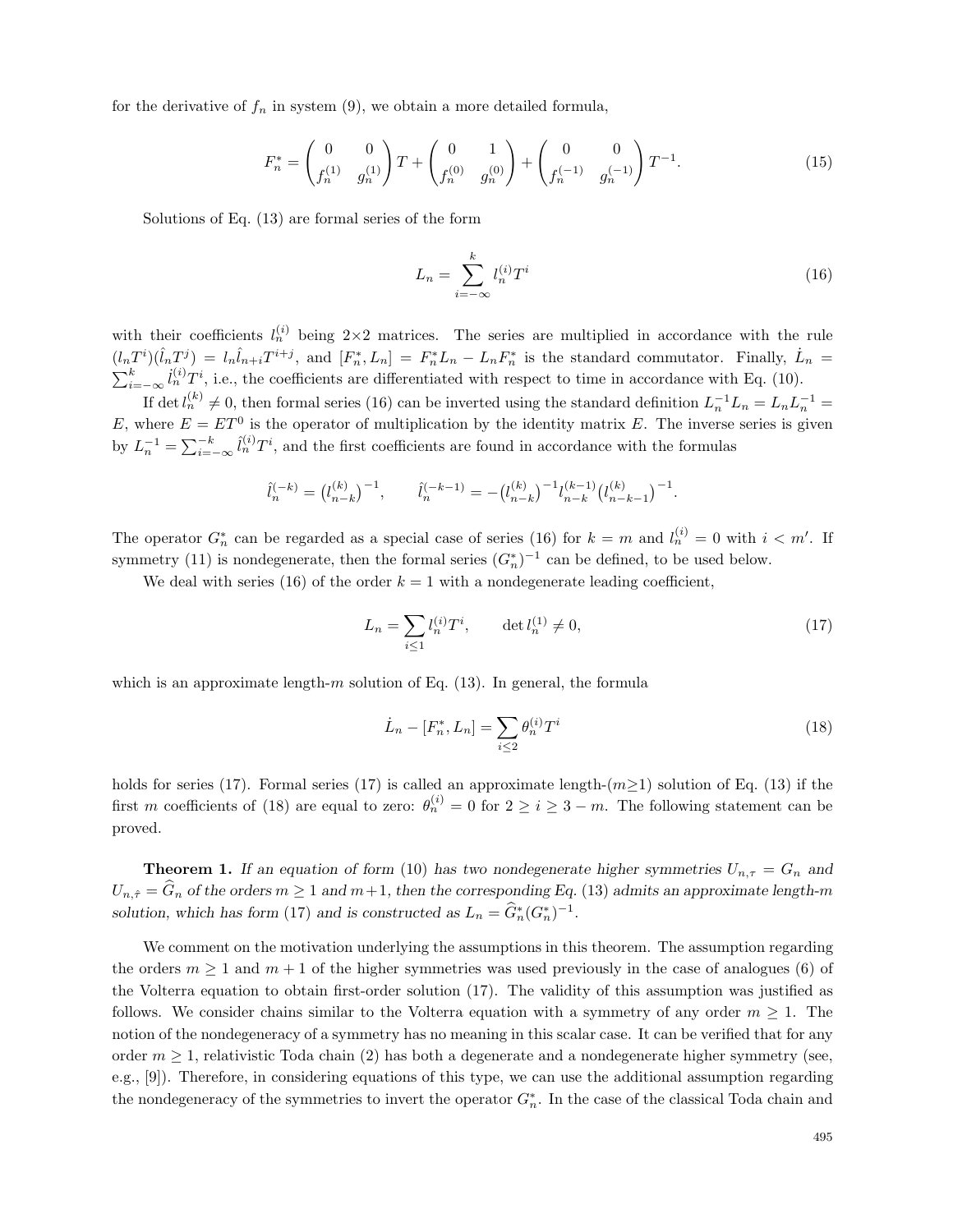Eqs. (7), the situation is similar, but the nondegeneracy condition can be avoided because the operator  $G_n^*$ can be inverted for symmetries of any form.

Instead of the solutions  $G_n$  of Eq. (12), we next use approximate solutions (17) of Eq. (13). Evaluating the coefficients  $l_n^{(i)}$ , we obtain integrability conditions for the function  $f_n$  determining system (9). It is important that because a formal series  $L_n$  is constructed from the right-hand side of Eqs. (11) in accordance with Theorem 1, the entries of the matrices  $l_n^{(i)}$  are functions of the form

$$
\phi_n = \phi(u_{n+k_1}, v_{n+k_2}, u_{n+k_1-1}, v_{n+k_2-1}, \dots, u_{n+k'_1}, v_{n+k'_2})
$$
\n(19)

with any integers  $k_i$  and  $k'_i$  such that  $k_1 \geq k'_1$  and  $k_2 \geq k'_2$ .

We note the advantages of Eq.  $(13)$  compared with Eq.  $(12)$ . Because we consider solutions of form  $(17)$ , the calculations become simpler, and the obtained integrability conditions are independent of the order  $m$ of the higher symmetry. Approximate solutions of Eq. (13) not only constitute a linear space but can also be multiplied. Finally, using solutions of this equation allows constructing local conservation laws for system (9) in the form of relations  $D_t p_n = (T-1)q_n$ , where  $p_n$  and  $q_n$  are functions of form (19)  $(p_n$  is called the conservation law density). Indeed, the formula

$$
D_t \operatorname{tr} \operatorname{res} L_n^j \in \operatorname{Im}(T - 1) \tag{20}
$$

holds for solutions (17) of Eq. (13) (it is understood that the above function belongs to the image of  $T-1$ ). Here,  $L_n^j = \sum_{i \leq j} \tilde{l}_n^{(i)} T^i$ , and the residue of this formal series is defined as the coefficient at  $T^0$ : res  $L_n^j = \tilde{l}_n^{(0)}$ . Formula (20) implies that the trace of the matrix  $\tilde{l}_n^{(0)}$  is a local conservation law density for system (9) (the function  $q_n$  can be easily constructed from the known density). If (17) is an approximate solution of length  $m \geq 3$ , then formula (20) can be used for the powers  $1 \leq j \leq m-2$ .

# **3. The main complication**

From Eqs. (13) and (17), we here derive two integrability conditions for systems of form (9) to identify the main complication, which we then handle using the lemma. Only one restriction is taken into account in what follows:

$$
g_n^{(1)} = \frac{\partial f_n}{\partial v_{n+1}} \neq 0 \tag{21}
$$

(see (14)). The symmetric case  $g_n^{(-1)} \neq 0$  reduces to inequality (21) because the change of variables  $\tilde{u}_n = u_{-n}, \tilde{v}_n = v_{-n}$  takes symmetries of system (9) into symmetries, and the system integrability is therefore preserved.

In addition to formulas (15) and (17), we introduce the notation

$$
F_n^* = F_n^{(1)}T + F_n^{(0)} + F_n^{(-1)}T^{-1}, \qquad l_n^{(i)} = \begin{pmatrix} a_n^{(i)} & b_n^{(i)} \\ c_n^{(i)} & d_n^{(i)} \end{pmatrix}.
$$
 (22)

We suppose that (17) is an approximate length- $(m\geq 2)$  solution of Eq. (13). We can then use the relations  $\theta_n^{(2)} = 0$  and  $\theta_n^{(1)} = 0$  (see (18)), which are written as

$$
F_n^{(1)} l_{n+1}^{(1)} = l_n^{(1)} F_{n+1}^{(1)},\tag{23}
$$

$$
\dot{l}_n^{(1)} = F_n^{(1)} l_{n+1}^{(0)} + F_n^{(0)} l_n^{(1)} - l_n^{(1)} F_{n+1}^{(0)} - l_n^{(0)} F_n^{(1)}.
$$
\n
$$
(24)
$$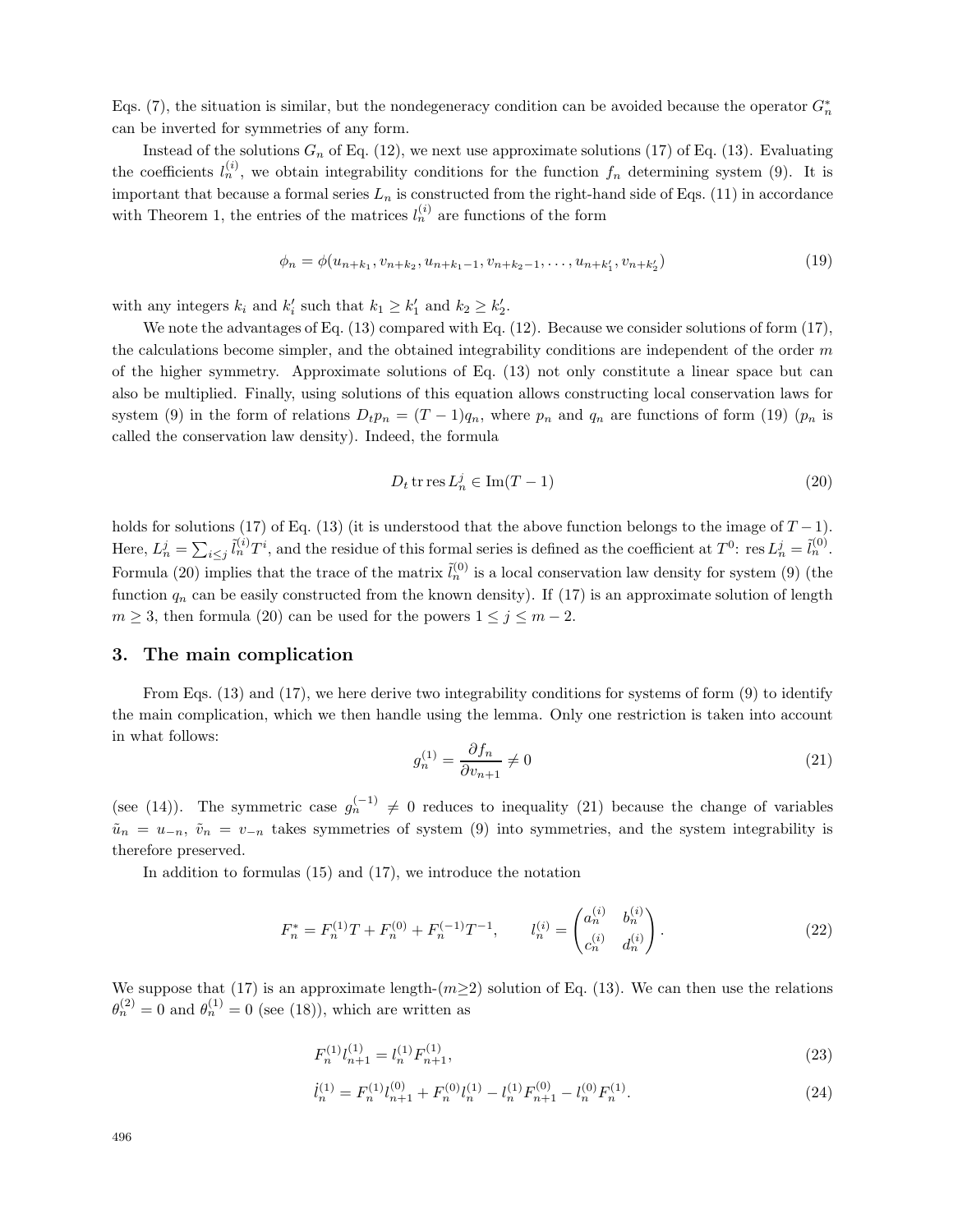Relation (23) gives three equations for the entries of the matrix  $l_n^{(1)}$ , one of which has the form  $b_n^{(1)}g_{n+1}^{(1)} = 0$ . It follows from condition (21) that  $b_n^{(1)} = 0$ , and because det  $l_n^{(1)} = a_n^{(1)}d_n^{(1)}$ , taking (17) into account, we obtain

$$
b_n^{(1)} = 0, \qquad a_n^{(1)} \neq 0, \qquad d_n^{(1)} \neq 0.
$$
 (25)

Another equation in (23) is written as  $g_n^{(1)} d_{n+1}^{(1)} = d_n^{(1)} g_{n+1}^{(1)}$ . Representing it in the form  $(T-1) (d_n^{(1)}/g_n^{(1)}) = 0$ and recalling that the kernel of  $T-1$  consists of constant functions, we obtain the formula  $d_n^{(1)} = \alpha g_n^{(1)}$ with a constant  $\alpha \neq 0$ . Finally, dividing relation (18) by  $\alpha$ , we show that an approximate length- $(m\geq 2)$ solution of Eq.  $(13)$  exists in form  $(17)$ :

$$
d_n^{(1)} = g_n^{(1)}.\tag{26}
$$

Precisely this solution is used in what follows.

The lower left entries in relation (23) and the upper right entries in (24) yield formulas for the functions  $c_n^{(1)}$  and  $b_n^{(0)}$ :

$$
b_n^{(0)} = 1 - \frac{a_n^{(1)}}{g_n^{(1)}}, \qquad c_n^{(1)} = f_n^{(1)} - a_n^{(1)} \varrho_n, \qquad \varrho_n = \frac{f_{n-1}^{(1)}}{g_{n-1}^{(1)}}.
$$
 (27)

Finally, from the diagonal part of (24), we obtain equations for  $a_n^{(1)}$  and  $d_n^{(0)}$  as

$$
D_t \log a_n^{(1)} = (T - 1)\varrho_n,\tag{28}
$$

$$
D_t \log g_n^{(1)} = (T - 1) \left( d_n^{(0)} - g_n^{(0)} - \frac{a_n^{(1)} \varrho_n}{g_n^{(1)}} \right),\tag{29}
$$

where  $D_t$  acts on functions (19) in accordance with

$$
D_t = \sum_i v_{n+i} \frac{\partial}{\partial u_{n+i}} + \sum_i f_{n+i} \frac{\partial}{\partial v_{n+i}}.
$$

We have thus obtained two conditions for the function  $f_n$  in (9), which can be formulated as follows: there exist functions  $a_n^{(1)}$  and  $d_n^{(0)}$  of form (19) satisfying relations (28) and (29). These conditions are meaningful if we recall that the functions  $u_{n+i}$  and  $v_{n+i}$  are here considered independent variables. The integrability conditions have the form of local conservation laws with (29) being similar to condition (8). For a given system (9), we know the left-hand side of (29) and can test whether it belongs to Im( $T-1$ ) (we explain how this can be done in the next section). If it does, then we can find a linear combination  $d_n^{(0)} - a_n^{(1)} \varrho_n / g_n^{(1)}$  of the unknown functions  $d_n^{(0)}$  and  $a_n^{(1)}$ . In the case of equations of form (6) and (7), all the integrability conditions are similar to (29), and if the equation is integrable, then these conditions allow finding all the coefficients of formal series (17).

In Eq. (28), in contrast, the right-hand side is known but the conservation law density  $\log a_n^{(1)}$  is an unknown function. We cannot test such integrability conditions for a given function  $f_n$  and cannot find  $a_n^{(1)}$ . The relations for the other functions  $a_n^{(i)}$  and  $d_n^{(i)}$  are similar to (28) and (29). We cannot find the functions  $a_n^{(i)}$ , and because they enter all the relations, all these integrability conditions become useless. This is precisely the complication that occurs in applying the standard symmetry method scheme to systems (9) and therefore to Eqs. (1).

This complication can be overcome using an approximate solution of Eq. (13) simpler than (17). In constructing it, we use a certain exact solution  $\Lambda_n$ , which exists for any function  $f_n$  and is in this sense trivial. The operator of multiplication by the identity matrix  $E$  is the obvious trivial solution of Eq. (13). The formal series  $\Lambda_n$  turns out to be a square root of this operator.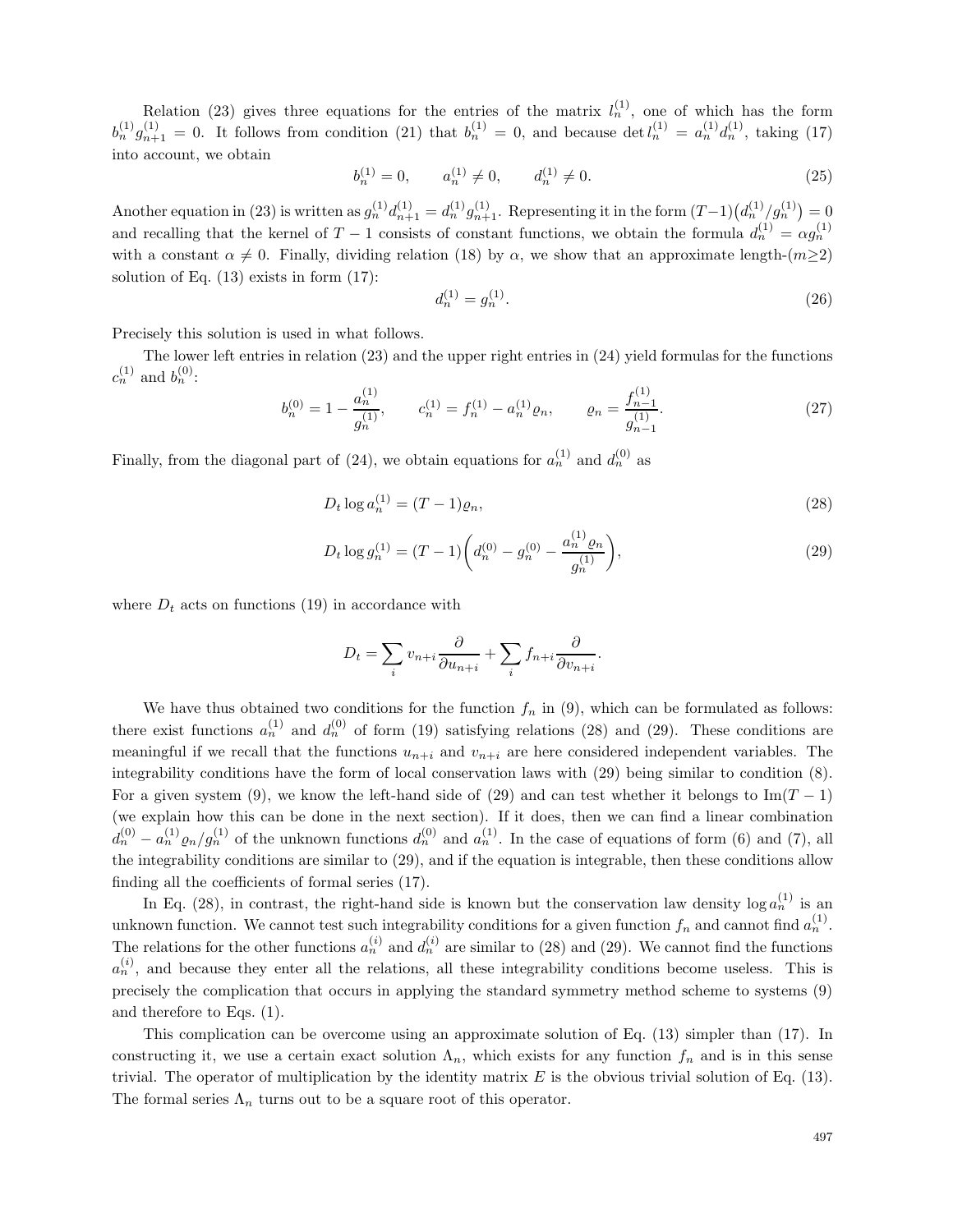**Lemma.** *There exists a unique solution*  $\Lambda_n$  *of Eq.* (13) *such that* 

$$
\Lambda_n = \sum_{i \le 0} \lambda_n^{(i)} T^i, \qquad \lambda_n^{(i)} = \begin{pmatrix} \alpha_n^{(i)} & \beta_n^{(i)} \\ \gamma_n^{(i)} & \delta_n^{(i)} \end{pmatrix}, \qquad \lambda_n^{(0)} = \begin{pmatrix} 1 & 0 \\ \gamma_n^{(0)} & -1 \end{pmatrix}, \qquad \Lambda_n^2 = E. \tag{30}
$$

**Proof** (outline). We decompose  $\Lambda_n$  into diagonal and antidiagonal parts:

$$
\Lambda_n = \sigma + R_n + S_n, \qquad \sigma = \begin{pmatrix} 1 & 0 \\ 0 & -1 \end{pmatrix}, \tag{31}
$$

$$
R_n = \sum_{i \le -1} r_n^{(i)} T^i = \sum_{i \le -1} \begin{pmatrix} \alpha_n^{(i)} & 0 \\ 0 & \delta_n^{(i)} \end{pmatrix} T^i, \qquad S_n = \sum_{i \le 0} s_n^{(i)} T^i = \sum_{i \le 0} \begin{pmatrix} 0 & \beta_n^{(i)} \\ \gamma_n^{(i)} & 0 \end{pmatrix} T^i,
$$
(32)

where  $\beta_n^{(0)} = 0$ , and first consider the condition  $\Lambda_n^2 = E$ . It is equivalent to the two relations

$$
2\sigma R_n + R_n^2 + S_n^2 = 0, \qquad R_n S_n + S_n R_n = 0.
$$
\n(33)

We consider the first of these as an equation for the formal series  $R_n$ . Introducing the notation

$$
\chi_n^{(-1)}=0,\qquad \chi_n^{(k)}=\sum_{k+1\leq i\leq -1}\big(r_n^{(i)}r_{n+i}^{(k-i)}+s_n^{(i)}s_{n+i}^{(k-i)}\big),\quad k\leq -2,
$$

and collecting the coefficients of like powers of  $T$ , we obtain

$$
2\sigma r_n^{(k)} + \chi_n^{(k)} + s_n^{(0)} s_n^{(k)} + s_n^{(k)} s_{n+k}^{(0)} = 0, \quad k \le -1.
$$
\n(34)

Hence, for any  $k \leq -1$ , the functions  $\alpha_n^{(k)}$  and  $\delta_n^{(k)}$  are explicitly expressed in terms of  $\beta_n^{(-1)}, \beta_n^{(-2)}, \ldots, \beta_n^{(k)}$ and  $\gamma_n^{(0)}, \gamma_n^{(-1)}, \ldots, \gamma_n^{(k+1)}$ , and  $R_n$  is uniquely determined. The same equation allows obtaining a representation of the form  $R_n = \sigma \sum_{i \geq 1} c_i S_n^{2i}$  with constant coefficients  $c_i$ . Because  $(s_n^{(0)})^2 = 0$ , it follows that  $S_n^{2i} = \sum_{j \leq -i} \tilde{s}_n^{(j)} T^j$ , and such a representation is hence well defined. Collecting coefficients of like powers of  $S_n$  in the first equation in (33), we obtain formulas for the constants  $c_i$ :

$$
2c_1 + 1 = 0
$$
,  $2c_k + \sum_{1 \le i \le k-1} c_i c_{k-i} = 0$ ,  $k \ge 2$ .

We now have the relation

$$
R_n S_n + S_n R_n = \sigma \bigg[ \sum_{i \ge 1} c_i S_n^{2i}, S_n \bigg],
$$

which shows that  $R_n$  also satisfies the second equation in (33).

It remains to use Eq. (13), i.e.,  $\Omega_n = \dot{\Lambda}_n - [F_n^*, \Lambda_n] = 0$ . We introduce the notation  $\Omega_n^{\parallel} = 0$  and  $\Omega_n^{\perp} = 0$ for the diagonal and antidiagonal parts of this equation and also the operators and formal series

$$
f_n^{*,u} = f_n^{(1)}T + f_n^{(0)} + f_n^{(-1)}T^{-1}, \qquad f_n^{*,v} = g_n^{(1)}T + g_n^{(0)} + g_n^{(-1)}T^{-1},
$$
  

$$
A_n = \sum_{i \le -1} \alpha_n^{(i)}T^i, \qquad B_n = \sum_{i \le -1} \beta_n^{(i)}T^i, \qquad C_n = \sum_{i \le 0} \gamma_n^{(i)}T^i, \qquad D_n = \sum_{i \le -1} \delta_n^{(i)}T^i.
$$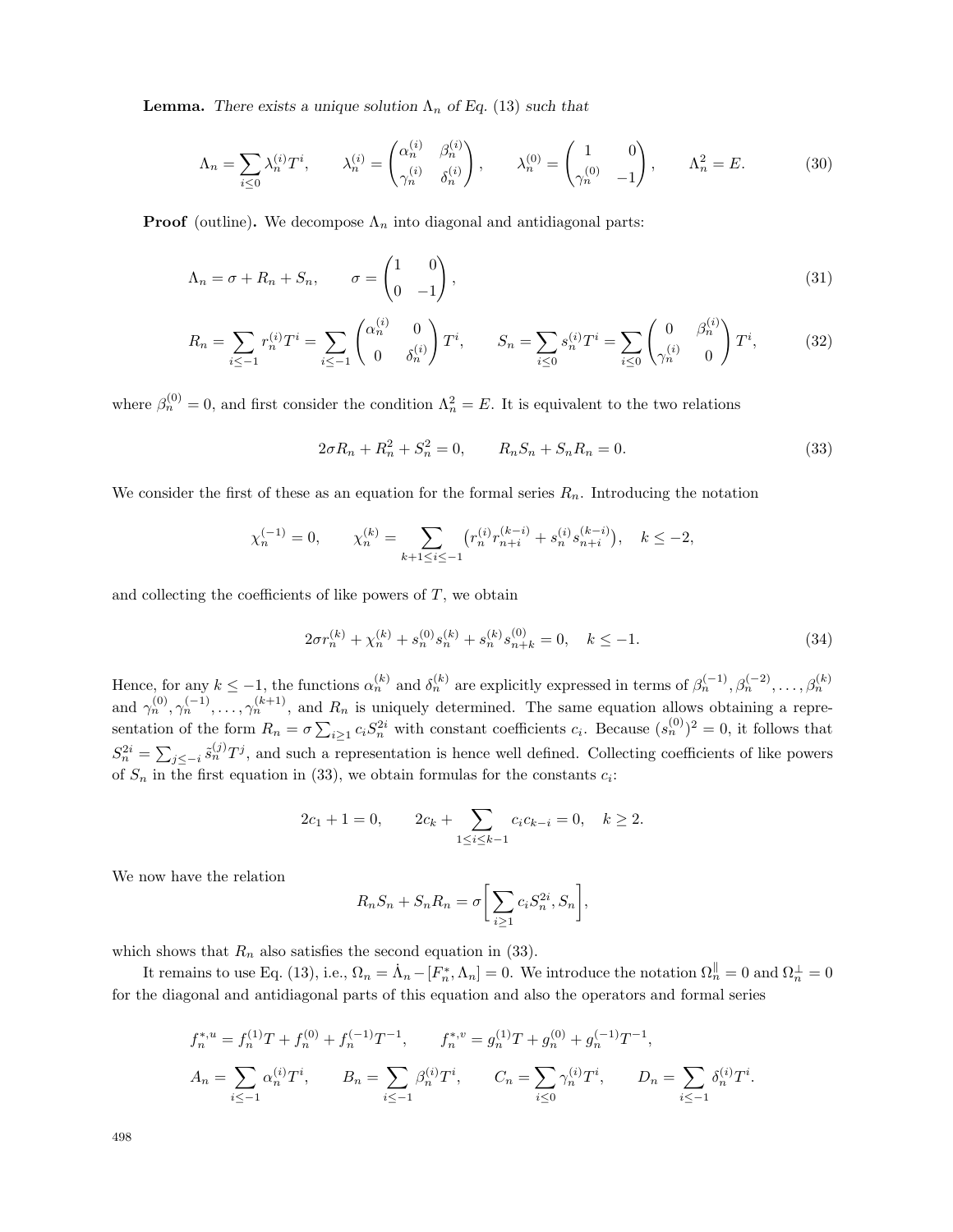The equation  $\Omega_n^{\perp} = 0$  is then written as the system

$$
B_n f_n^{*,v} + \dot{B}_n + A_n - D_n + 2 = 0,
$$
  
\n
$$
f_n^{*,v} C_n - \dot{C}_n + f_n^{*,u} A_n - D_n f_n^{*,u} + 2 f_n^{*,u} = 0.
$$
\n(35)

Collecting the coefficients of like powers of  $T$  and using inequality (21), we can easily obtain explicit recurrence formulas for the coefficients  $B_n$  and  $C_n$ , which uniquely define the formal series  $S_n$ .

We now only need to show that with the formal series  $R_n$  and  $S_n$  thus defined, the last condition  $\Omega_n^{\parallel} = 0$  is satisfied automatically. Because E is a solution of Eq. (13),  $\Lambda_n^2 = E$ , and  $\Omega_n^{\perp} = 0$ , it follows that

$$
\dot{E} - [F_n^*, E] = D_t(\Lambda_n^2) - [F_n^*, \Lambda_n^2] = \Lambda_n \Omega_n + \Omega_n \Lambda_n = \Lambda_n \Omega_n^{\parallel} + \Omega_n^{\parallel} \Lambda_n = 0.
$$
\n(36)

If  $\Omega_n^{\parallel} \neq 0$ , then there is the representation  $\Omega_n^{\parallel} = \sum_{i \leq l} \omega_n^{(i)} T^i$ , where  $\omega_n^{(i)}$  are diagonal matrices and  $\omega_n^{(l)} \neq 0$ . But collecting the coefficients of  $T<sup>l</sup>$  in the last equality in (36) and considering the diagonal part of the resulting relation, we obtain a contradiction:  $\sigma \omega_n^{(l)} + \omega_n^{(l)} \sigma = 2 \sigma \omega_n^{(l)} = 0$ . The lemma is proved.

Thus, the solution coefficients  $\Lambda_n$  can be found as follows. Relations (34) allow expressing the functions  $\alpha_n^{(i)}$  and  $\delta_n^{(i)}$  in terms of  $\beta_n^{(i)}$  and  $\gamma_n^{(i)}$ , for example,

$$
\alpha_n^{(-1)} = -\frac{1}{2} \beta_n^{(-1)} \gamma_{n-1}^{(0)}, \qquad \delta_n^{(-1)} = \frac{1}{2} \gamma_n^{(0)} \beta_n^{(-1)},
$$
  
\n
$$
\alpha_n^{(-2)} = -\frac{1}{2} \left( \alpha_n^{(-1)} \alpha_{n-1}^{(-1)} + \beta_n^{(-1)} \gamma_{n-1}^{(-1)} + \beta_n^{(-2)} \gamma_{n-2}^{(0)} \right),
$$
  
\n
$$
\delta_n^{(-2)} = \frac{1}{2} \left( \delta_n^{(-1)} \delta_{n-1}^{(-1)} + \gamma_n^{(-1)} \beta_{n-1}^{(-1)} + \gamma_n^{(0)} \beta_n^{(-2)} \right).
$$
\n(37)

From system (35), we next obtain recurrence formulas for  $\beta_n^{(i)}$  and  $\gamma_n^{(i)}$ , for example,

$$
\beta_n^{(-1)} = -\frac{2}{g_{n-1}^{(1)}}, \qquad \gamma_n^{(0)} = -\frac{2f_{n-1}^{(1)}}{g_{n-1}^{(1)}},
$$
\n
$$
\beta_n^{(-2)} = -\frac{\beta_n^{(-1)}g_{n-1}^{(0)} + \beta_n^{(-1)} + \alpha_n^{(-1)} - \delta_n^{(-1)}}{g_{n-2}^{(1)}},
$$
\n
$$
\gamma_n^{(-1)} = -\frac{g_{n-1}^{(0)}\gamma_{n-1}^{(0)} - \gamma_{n-1}^{(0)} + f_{n-1}^{(1)}\alpha_n^{(-1)} - \delta_{n-1}^{(-1)}f_{n-2}^{(1)} + 2f_{n-1}^{(0)}}{g_{n-1}^{(1)}}.
$$
\n(38)

Hence, we express the functions  $\beta_n^{(i)}$  and  $\gamma_n^{(i)}$  in terms of the  $f_n^{(i)}$  and  $g_n^{(i)}$  specified by (14), i.e., in terms of the function  $f_n$  that determines system (9).

Using the formal series  $\Lambda_n$  in the lemma, we can now construct an exact solution of Eq. (13) as

$$
\Lambda_n^+ = \frac{1}{2}(E + \Lambda_n), \qquad \Lambda_n^- = \frac{1}{2}(E - \Lambda_n). \tag{39}
$$

Using the formal series  $L_n$  in Theorem 1, we can next introduce two approximate solutions of Eq. (13),

$$
L_n^+ = \Lambda_n^+ L_n \Lambda_n^+, \qquad L_n^- = \Lambda_n^- L_n \Lambda_n^-, \tag{40}
$$

which have the same order 1 and the same length  $m$ . Solutions (40) allow overcoming the above complication and separating the most useful integrability conditions from useless ones.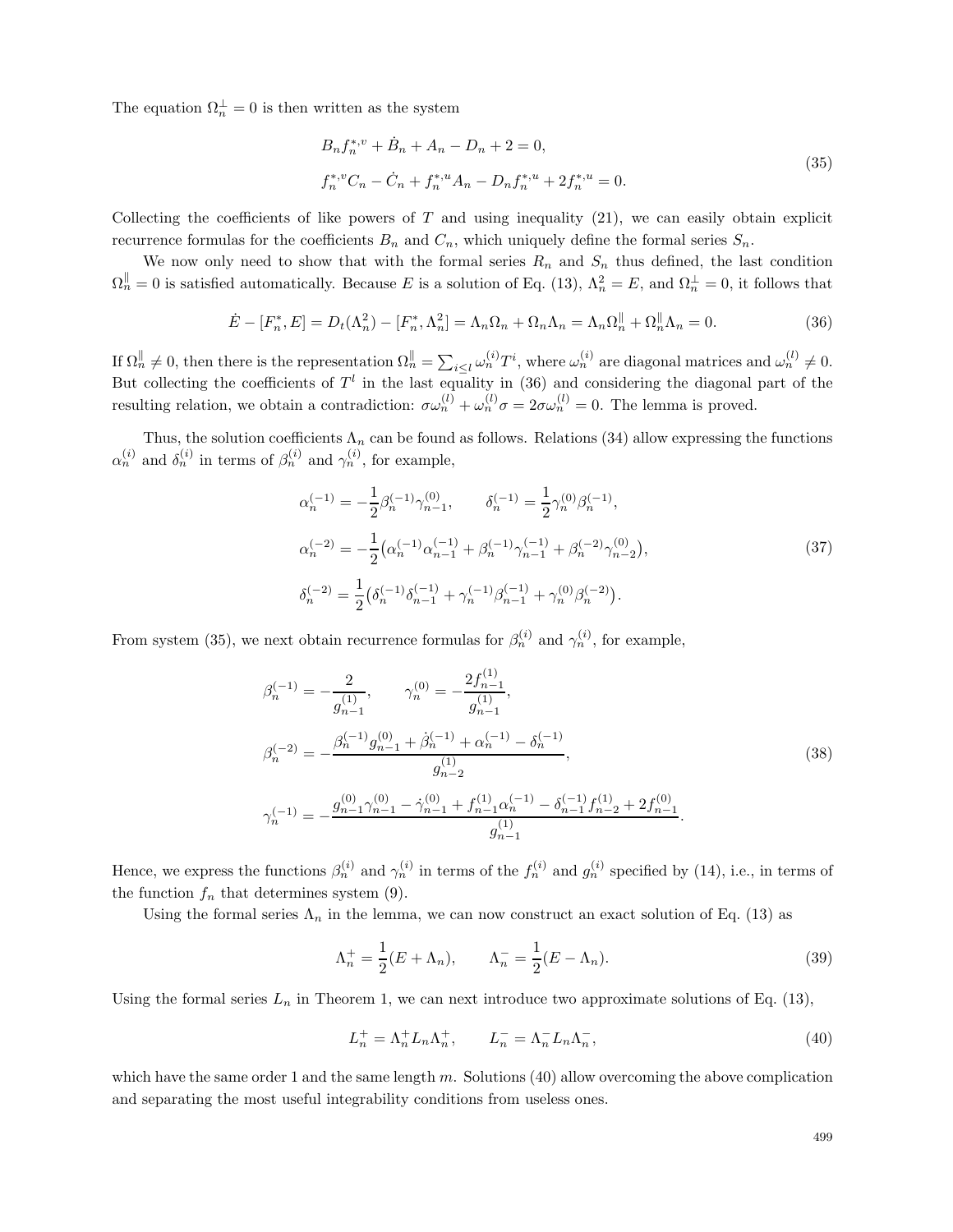### **4. Integrability conditions**

We first consider the more important case of an approximate solution  $L_n^-$  of Eq. (13) of length  $m \geq 4$ . It turns out that in contrast to solution  $(17)$ , we obtain only the integrability conditions similar to  $(8)$ , which are useful.

From formulas (30) and (39), we have

$$
\Lambda_n^- = \begin{pmatrix} 0 & 0 \\ -\gamma_n^{(0)}/2 & 1 \end{pmatrix} - \frac{1}{2}\lambda_n^{(-1)}T^{-1} - \frac{1}{2}\lambda_n^{(-2)}T^{-2} - \dots
$$

We keep the same notation  $L_n^- = \sum_{i\leq 1} l_n^{(i)} T^i$  and (22) as for formal series (17). We see from expressions (40) that the functions  $b_n^{(1)}$  and  $d_n^{(1)}$  for  $L_n$  and  $L_n^-$  coincide, i.e.,  $b_n^{(1)} = 0$  and  $d_n^{(1)} = g_n^{(1)} \neq 0$ (see (21), (25), and (26)). Other coefficients of the formal series  $L_n^-$  can be conveniently found using the equation  $\Lambda_n^- L_n^- \Lambda_n^- = L_n^-$ , which follows from the property  $(\Lambda_n^-)^2 = \Lambda_n^-$ . For example, it yields

$$
a_n^{(1)} = 0
$$
,  $c_n^{(1)} = f_n^{(1)}$ ,  $b_n^{(0)} = 1$ ,  $a_n^{(0)} = \varrho_n$ 

with  $\varrho_n$  given by (27). We can similarly express any of the functions  $a_n^{(i)}$ ,  $b_n^{(i)}$ , and  $c_n^{(i)}$  in terms of  $f_n$  and  $d_n^{(i)}$  with  $i \leq 0$ .

Equation (13) is used only to find the functions  $d_n^{(i)}$ . Because  $L_n^-$  is a length- $(m\geq 4)$  solution, we obtain relations for  $d_n^{(0)}$ ,  $d_n^{(-1)}$ , and  $d_n^{(-2)}$ . All of them are written as local conservation laws also using formula (20) with  $j = 1, 2$  for  $d_n^{(-1)}$  and  $d_n^{(-2)}$ . As a result, we obtain equations of the form

$$
D_t p_n^{(i)} = (T - 1)q_n^{(i)}, \quad i = 1, 2, 3,
$$
\n<sup>(41)</sup>

where  $p_n^{(i)}$  and  $q_n^{(i)}$  are functions of form (19) that are expressed in terms of  $f_n$ . In addition,  $q_n^{(1)}$  and  $p_n^{(2)}$ are expressed in terms of  $d_n^{(0)}$ ;  $q_n^{(2)}$  and  $p_n^{(3)}$  are expressed in terms of  $d_n^{(0)}$  and  $d_n^{(-1)}$ ; and  $q_n^{(3)}$  are expressed in terms of  $d_n^{(0)}$ ,  $d_n^{(-1)}$ , and  $d_n^{(-2)}$ . The simplest such formulas are given by

$$
p_n^{(1)} = \log g_n^{(1)},
$$
  $q_n^{(1)} = d_n^{(0)} - g_n^{(0)},$   $p_n^{(2)} = \text{tr res } L_n^- = d_n^{(0)} + \varrho_n.$ 

In the final formulas, it is convenient to pass from  $d_n^{(i)}$  to  $q_n^{(i)}$ . In addition, we need integrability conditions for Eqs. (1), and we therefore replace  $v_n$  with  $\dot{u}_n$ . Now  $f_n$  is the function in (1),  $D_t =$  $\sum_i \dot{u}_{n+i}\partial/\partial u_{n+i} + \sum_i f_{n+i}\partial/\partial \dot{u}_{n+i}$ , and we use the notation

$$
\varrho_n = \frac{\partial f_{n-1}}{\partial u_n} \left( \frac{\partial f_{n-1}}{\partial \dot{u}_n} \right)^{-1}, \qquad \omega_n = \frac{\partial f_n}{\partial u_n} - \frac{\partial f_n}{\partial \dot{u}_n} \varrho_n - \varrho_n^2 + D_t \varrho_n. \tag{42}
$$

The formulas for the conservation law densities then become

$$
p_n^{(1)} = \log \frac{\partial f_n}{\partial \dot{u}_{n+1}}, \qquad p_n^{(2)} = q_n^{(1)} + \frac{\partial f_n}{\partial \dot{u}_n} + \varrho_n, \qquad p_n^{(3)} = q_n^{(2)} + \frac{1}{2} (p_n^{(2)})^2 + \frac{\partial f_n}{\partial \dot{u}_{n-1}} \frac{\partial f_{n-1}}{\partial \dot{u}_n} + \omega_n. \tag{43}
$$

Relations (41) and (43) are a corollary of the integrability of the equation of form (1). Therefore, the necessary integrability conditions for Eq. (1) can be formulated as follows: there must exist functions  $q_n^{(1)}$ ,  $q_n^{(2)}$ , and  $q_n^{(3)}$  depending on finitely many variables

$$
u_n, \quad \dot{u}_n, \quad u_{n+1}, \quad \dot{u}_{n+1}, \quad u_{n-1}, \quad \dot{u}_{n-1}, \quad u_{n+2}, \quad \dot{u}_{n+2}, \quad u_{n-2}, \quad \dot{u}_{n-2}, \quad \dots \tag{44}
$$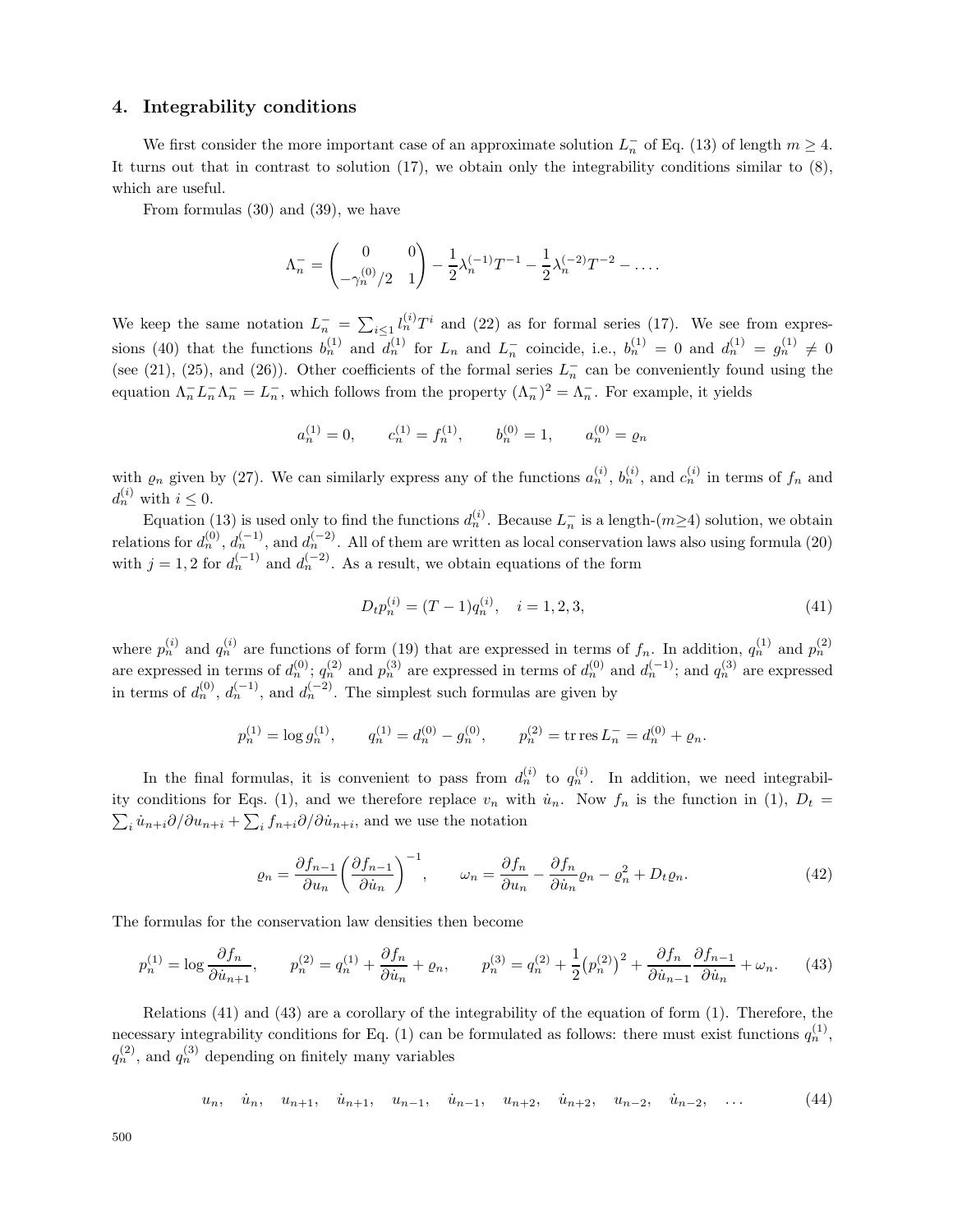such that relations (41) and (43) are satisfied. In other words, the functions  $q_n^{(i)}$  have form (19) with  $v_n = \dot{u}_n$ . Functions (44) are considered independent variables in relations (41) and (43), and these integrability conditions therefore impose strong restrictions on the function  $f_n$ .

For the solution  $L_n^+$  given by formulas (39) and (40), a similar argument yields  $b_n^{(1)} = 0$  and  $a_n^{(1)} \neq 0$ . Other coefficients  $L_n^+$  can be conveniently found using the equation  $\Lambda_n^+ L_n^+ \Lambda_n^+ = L_n^+$ , for example,

$$
d_n^{(1)}=0,\qquad c_n^{(1)}=-a_n^{(1)}\varrho_n,\qquad b_n^{(0)}=-\frac{a_n^{(1)}}{g_n^{(1)}},\qquad d_n^{(0)}=\frac{a_n^{(1)}\varrho_n}{g_n^{(1)}}
$$

with  $\varrho_n$  defined in (27). Using these equations, we express any of the functions  $b_n^{(i)}$ ,  $c_n^{(i)}$ , and  $d_n^{(i)}$  in terms of  $f_n$  and  $a_n^{(i)}$  whenever necessary.

To obtain equations for the functions  $a_n^{(1)}$  and  $a_n^{(0)}$  in (13), we use the approximate solution  $L_n^+$  of length  $m \geq 3$ . As previously, we write these equations as conservation laws,

$$
D_t \hat{p}_n^{(i)} = (T - 1)\hat{q}_n^{(i)}, \quad i = 1, 2,
$$
\n(45)

where formula (20) with  $j = 1$  is applied in one case. Finally, passing from the unknown functions  $a_n^{(i)}$  to  $\hat{p}_n^{(i)}$  and from the variable  $v_n$  to  $\dot{u}_n$ , we obtain Eqs. (45) with

$$
\hat{q}_n^{(1)} = \varrho_n, \qquad \hat{q}_n^{(2)} = \omega_n \left(\frac{\partial f_n}{\partial \dot{u}_{n+1}}\right)^{-1} e^{\hat{p}_n^{(1)}}.
$$
\n(46)

As in the case of conditions (41) and (43), the function  $f_n$  and the operator  $D_t$  here correspond to Eq. (1), and notation (42) is used. This time, the necessary integrability conditions require the existence of functions  $\hat{p}_n^{(1)}$  and  $\hat{p}_n^{(2)}$  that depend on a finite number of variables (44) and satisfy Eqs. (45) and (46).

With Theorem 1, the main result in this work can be formulated as the following theorem (we recall that the higher symmetries are found for Eq. (1) written in equivalent form (9)).

**Theorem 2.** *If an equation of form* (1) *with*  $\partial f_n / \partial \dot{u}_{n+1} \neq 0$  *has two nondegenerate higher symmetries* of orders  $m \geq 4$  and  $m + 1$ , then there exist functions  $q_n^{(i)}$  with  $i = 1, 2, 3$  and  $\hat{p}_n^{(i)}$  with  $i = 1, 2$  of finitely *many variables* (44) *such that conditions* (41)*,* (43) *and* (45)*,* (46) *are satisfied.*

As previously noted, we cannot test conditions (45) and (46). Written here just to complete the picture, they might prove useful in the future. To test the integrability of Eqs. (1), we propose using the three conditions in (41) and (43). For a given Eq. (1), these integrability conditions are tested in accordance with the general scheme described in [8], [9]. We formulate only the main statement of this scheme for the function of the most general form

$$
\varphi_n = \varphi(u_{n+k_1}, \dot{u}_{n+k_2}, u_{n+k_1-1}, \dot{u}_{n+k_2-1}, \dots, u_{n+k'_1}, \dot{u}_{n+k'_2}),
$$
\n(47)

where  $k_1 \geq k_1'$  and  $k_2 \geq k_2'$ , using formal variational derivatives

$$
\frac{\delta \varphi_n}{\delta u_n} = \sum_{i=-k_1}^{-k_1'} \frac{\partial \varphi_{n+i}}{\partial u_n}, \qquad \frac{\delta \varphi_n}{\delta \dot{u}_n} = \sum_{i=-k_2}^{-k_2'} \frac{\partial \varphi_{n+i}}{\partial \dot{u}_n}.
$$

The function  $\varphi_n$  satisfies the condition

$$
\frac{\delta\varphi_n}{\delta u_n} = \frac{\delta\varphi_n}{\delta \dot{u}_n} = 0\tag{48}
$$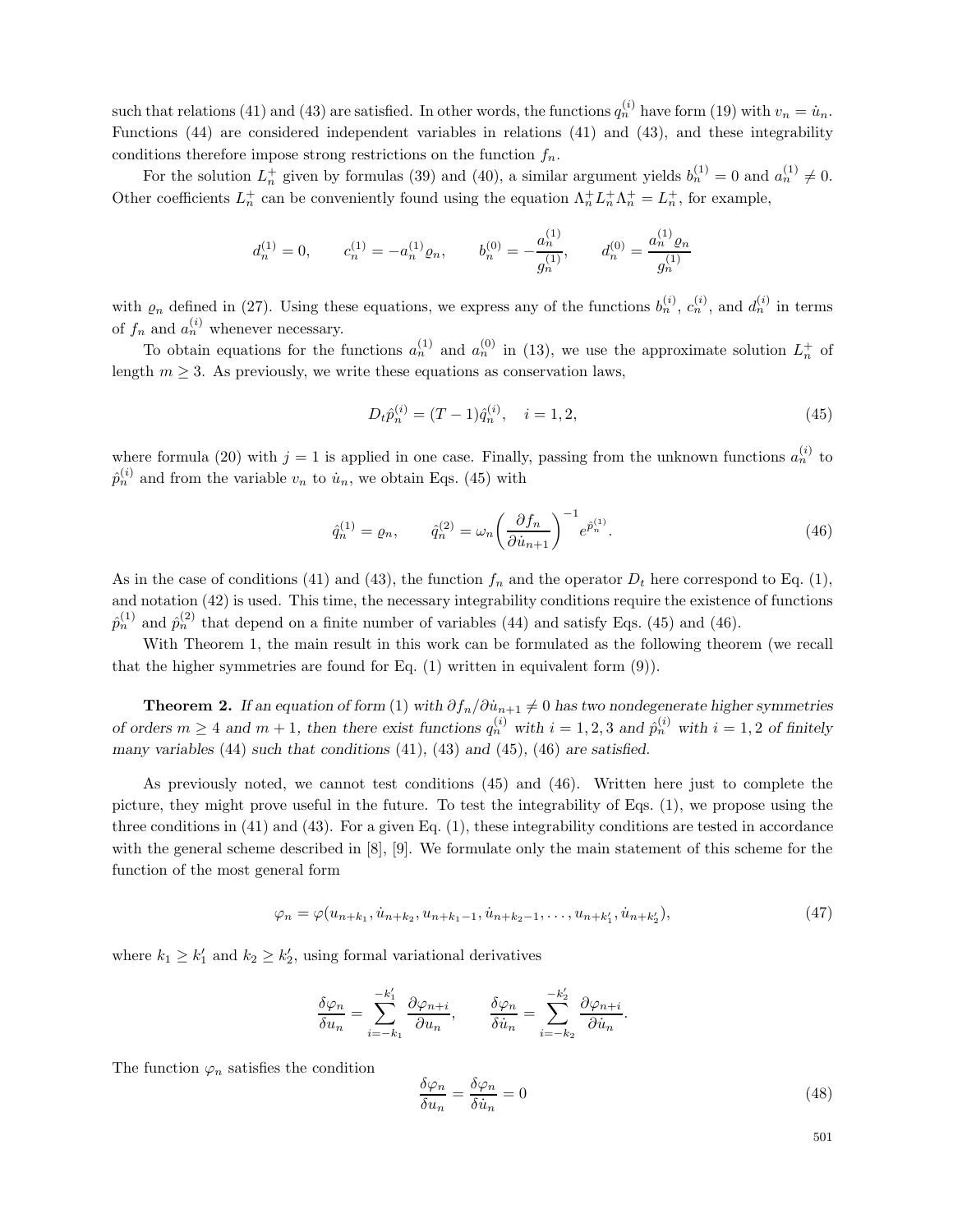if and only if it can be represented in the form

$$
\varphi_n = c + (T - 1)\psi_n,\tag{49}
$$

where c is a constant and  $\psi_n$  is a function of form (47) with (possibly) different  $k_i$  and  $k'_i$ .

For Eq. (41) with  $i = 1$ , for example, we first test condition (48) with  $\varphi_n = D_t p_n^{(1)}$ . If the answer is affirmative, we must represent  $\varphi_n$  in form (49) (which is easy to do). If  $c = 0$ , then the first integrability condition in (41) is satisfied, and we find  $q_n^{(1)} = \psi_n$ . We now know  $p_n^{(2)}$  and can pass to the next integrability condition. It is clear that these conditions are tested consecutively as the functions  $q_n^{(i)}$  are found.

We note that the kernel of  $T-1$  consists of constant functions, and the functions  $q_n^{(i)}$  are therefore defined up to arbitrary constants  $c_i$ . From some partial solution  $\{q_n^{(i)}: i = 1, 2, 3\}$  of system (41), (43), we pass to the general solution:  $\{q_n^{(i)} + c_i\}$ . Then the corresponding conservation law densities  $p_n^{(i)}$  transform as

$$
p_n^{(1)} \to p_n^{(1)},
$$
  $p_n^{(2)} \to p_n^{(2)} + c_1,$   $p_n^{(3)} \to p_n^{(3)} + c_1 p_n^{(2)} + \frac{1}{2} c_1^2 + c_2.$ 

Because the operators  $D_t$  and  $T-1$  are linear, we see that the answer to the question whether system (41), (43) has solutions is independent of the choice of the  $c_i$  constants. In other words, in testing the integrability conditions, we can choose the functions  $q_n^{(i)}$  arbitrarily. If an equation of form (1) satisfies all the three conditions in (41) and (43), then we obtain three local conservation laws for it. The above method also allows performing additional integrability tests for the equation, if necessary. For this, we similarly evaluate the next several coefficients of the formal series  $L_n^-$  determined using relations (40). In the case where the result of such a test is affirmative, we also construct additional conservation laws using formula (20). We note that some (or even all) of the conservation laws thus obtained may be trivial (a conservation law is said to be trivial if its density is a function of form (49)).

To conclude, we consider the example of relativistic Toda chain (2). It can be easily verified that all three conditions in (41) and (43) are satisfied. Thus, with the notation  $\phi(z)=1/(1 + e^{-z})$  and  $w_n =$  $u_{n+1} - u_n$ , we have

$$
p_n^{(1)} = \log \dot{u}_n + \log \phi(w_n), \qquad q_n^{(1)} = \dot{u}_n + \dot{u}_{n-1}\phi(w_{n-1}). \tag{50}
$$

At the second stage, we find

$$
p_n^{(2)} = 2\dot{u}_n + (T-1)r_n, \qquad q_n^{(2)} = 2\dot{u}_{n-1}r_n + D_t r_n,
$$

where  $r_n = \dot{u}_n \phi(w_{n-1})$ . It turns out that the function  $\hat{p}_n^{(i)}$  can also be chosen such that relations (45) and (46) are satisfied. We use the function

$$
p_n = \frac{1}{\dot{u}_n} (e^{w_n} + 1)(e^{w_{n-1}} + 1),\tag{51}
$$

which is a local conservation law density for Eq. (2):  $D_t p_n = -(T-1)e^{w_{n-1}}$ . The needed formulas have the forms

$$
\hat{p}_n^{(1)} = \log p_n + \log \phi(w_n), \qquad \hat{p}_n^{(2)} = 2p_n + (T - 1)(p_n(2 - \phi(w_n))).
$$

We note that if a conservation law density is multiplied by any number and the trivial density of form (49) is added to it, then the conservation law changes insignificantly. This is just the relation between  $\hat{p}_n^{(1)}$  and  $p_n^{(1)}$ :

$$
\hat{p}_n^{(1)} = -p_n^{(1)} + (T-1)(u_n + u_{n-1} + \log \phi(w_{n-1})).
$$

Thus, having verified four integrability conditions, we obtain three essentially different and nontrivial conservation laws with the densities  $\dot{u}_n$  and  $p_n^{(1)}$ ,  $p_n$  from Eqs. (50) and (51).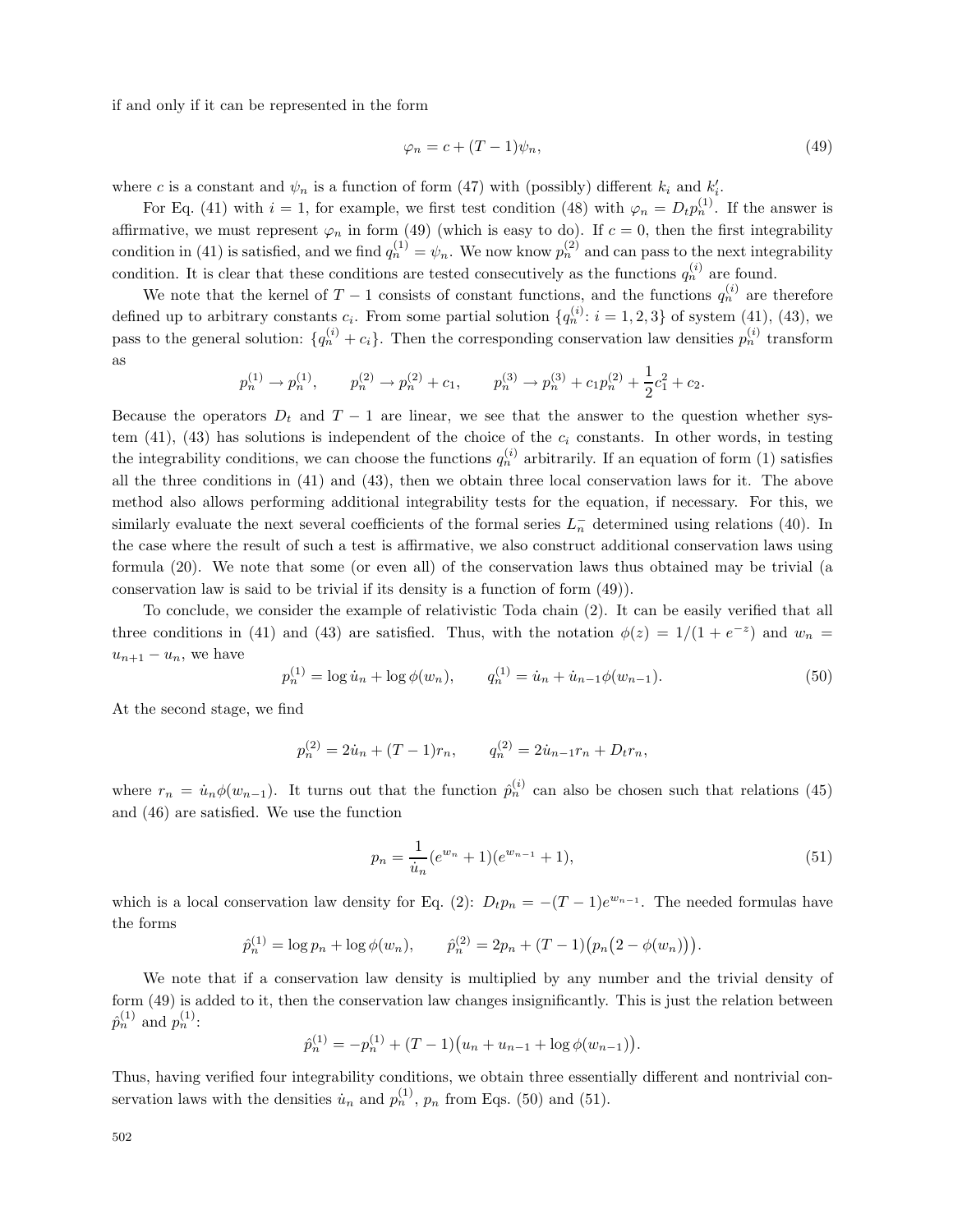## **5. Conclusions**

We have derived integrability conditions for equations of form (1), which are necessary conditions for the existence of higher symmetries. The standard symmetry method scheme, which amounts to investigating approximate solutions  $L_n$  of form (17) of Eq. (13), does not give reasonable results in this case: the arising integrability conditions cannot be used. This complication can be overcome using a lemma on the "trivial" exact solution  $\Lambda_n$  of Eq. (13). The lemma allows constructing approximate solutions  $L_n^-$  and  $L_n^+$  of Eq. (13) in accordance with formulas (39) and (40) instead of  $L_n$ . Next, evaluating the coefficients of these solutions and applying formula (20), we obtain standard integrability conditions (41) and (43) from  $L_n^-$ , which are easy to use, and nonstandard conditions (45) and (46) from the solution  $L_n^+$ .

Conditions (41) and (43) are similar to those that occurred previously in [7] in investigating analogues of Toda and Volterra chains. They can be easily tested for any given Eq. (1) using the equivalence of relations (48) and (49). These conditions thus give a convenient tool for testing the integrability of equations of form (1). If the equation satisfies all three integrability conditions, then we obtain three local conservation laws for it. Conditions (41) and (43) can also be used to seek new integrable examples, by investigating equations of form (1) with a small functional arbitrariness, or even to fully classify integrable equations of this class.

We note that proceeding further with calculating the coefficients of the solution  $L_n^-$  and applying formula (20), we can similarly perform an additional integrability test for a given equation, obtain additional conservation laws for it, and write one or two more integrability conditions in the most general case.

Integrability conditions (45) and (46) differ principally from conditions (41) and (43). They have the form of local conservation laws with an unknown density; they have not been encountered in investigating the classes of Toda and Volterra chains. It is not clear how these conditions can be used to test the integrability of a given equation or to classify them. Learning how such integrability conditions can be used is an unsolved problem.

The exact solution  $\Lambda_n$  of Eq. (13), which is discussed in the lemma and is the square root of the operator of multiplication by the identity matrix, occurs for the first time in the symmetry method literature. There are also other cases where such an exact solution exists that helps overcome similar complications in the theory. These are, first, the class of discrete-differential systems of the form

$$
\dot{u}_n = f(u_{n+1}, u_n, v_n), \qquad \dot{v}_n = g(v_{n-1}, v_n, u_n)
$$

involving a Hamiltonian form of the known integrable relativistic chains of form (1), including relativistic Toda chain (2) (see [6], [9], [10]). Another class consists of systems of partial differential equations with

$$
u_t = u_{xx} + f(u, v, u_x, v_x), \qquad v_t = -v_{xx} + g(u, v, u_x, v_x),
$$

which include the split nonlinear Schrödinger equation or the Ablowitz–Kaup–Newell–Segur system (see, e.g., [5], [11] for the applications of the symmetry method to such systems). The technical trick involving such a solution  $\Lambda_n$  can also prove useful in other problems.

**Acknowledgments.** This work was supported in part by the Russian Foundation for Basic Research (Grant Nos. 04-01-00190 and 06-01-92051-KE a).

## **REFERENCES**

- 1. S. N. M. Ruijsenaars, *Comm. Math. Phys.*, **133**, 217–247 (1990).
- 2. Yu. B. Suris, *J. Phys. A*, **30**, 1745–1761 (1997).